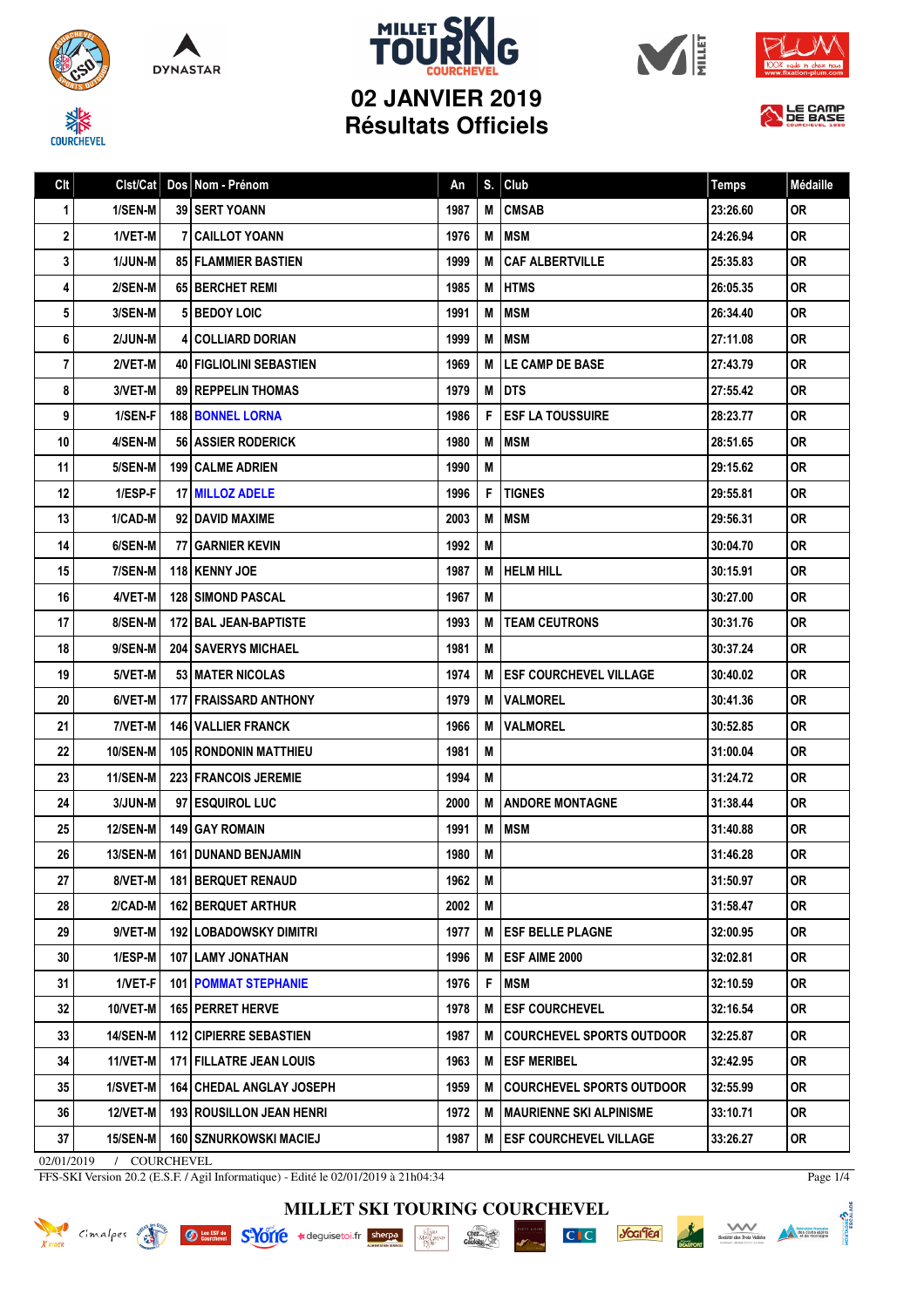| Clt | Clst/Cat        | $\sf{Dos}$ | Nom - Prénom                  | An   | S. | Club                                 | <b>Temps</b> | Médaille       |
|-----|-----------------|------------|-------------------------------|------|----|--------------------------------------|--------------|----------------|
| 38  | <b>16/SEN-M</b> |            | <b>176 LAMADON MATTHIEU</b>   | 1992 | M  | <b>CAF ALBERTVILLE</b>               | 33:49.69     | <b>VERMEIL</b> |
| 39  | 3/CAD-M         |            | <b>183 MATER HUGO</b>         | 2002 | M  | <b>CAF MOUTIERS</b>                  | 33:49.73     | <b>VERMEIL</b> |
| 40  | 2/SVET-M        |            | <b>189 DOMERGUE BERNARD</b>   | 1958 | M  | ESF AIME 2000                        | 33:52.32     | <b>VERMEIL</b> |
| 41  | 13/VET-M        |            | <b>152 DUMAS BRUNO</b>        | 1972 | M  | <b>ESF COURCHEVEL VILLAGE</b>        | 33:54.32     | <b>VERMEIL</b> |
| 42  | 14/VET-M        |            | 200 GIRARD GREGORY            | 1975 | М  | <b>BAUGES MONTAGNE SPORT</b>         | 34:42.95     | <b>VERMEIL</b> |
| 43  | 2/ESP-M         |            | <b>190 SADOUX JULIEN</b>      | 1997 | M  | <b>BGSA</b>                          | 34:45.82     | <b>VERMEIL</b> |
| 44  | <b>17/SEN-M</b> |            | <b>167 HIBON JORDAN</b>       | 1992 | M  |                                      | 35:13.80     | <b>VERMEIL</b> |
| 45  | 15/VET-M        |            | 140 CUYALA JEAN MATHIEU       | 1967 | M  |                                      | 35:19.04     | <b>VERMEIL</b> |
| 46  | <b>18/SEN-M</b> |            | <b>170 BADE BENJAMIN</b>      | 1991 | M  | <b>ESF COURCHEVEL VILLAGE</b>        | 35:36.79     | <b>VERMEIL</b> |
| 47  | 4/CAD-M         |            | <b>127 CORMIER MARTIN</b>     | 2003 | M  | <b>EACHAMBERY ATHLETISME</b>         | 35:37.79     | <b>VERMEIL</b> |
| 48  | 2/VET-F         |            | <b>121 CLAUS SYLVIE</b>       | 1971 | F  | <b>CAF CHAMBERY</b>                  | 35:43.08     | <b>VERMEIL</b> |
| 49  | 16/VET-M        |            | <b>273 MALAVAL SEBASTIEN</b>  | 1976 | M  | <b>GILBERT SPORTS</b>                | 36:27.26     | <b>VERMEIL</b> |
| 50  | 1/CAD-F         |            | <b>216 BLANC ELISA</b>        | 2004 | F  |                                      | 36:31.22     | <b>VERMEIL</b> |
| 51  | 17/VET-M        |            | 217 ROUSSIN JEREMY            | 1976 | M  | <b>BOURGES HOCKEY SUR GAZON</b>      | 36:31.91     | <b>VERMEIL</b> |
| 52  | 2/SEN-F         |            | <b>175 MOREAU CLEMENTINE</b>  | 1990 | F  | <b>CAF ALBERTVILLE</b>               | 36:32.40     | <b>VERMEIL</b> |
| 53  | 1/MIN-M         |            | <b>108 DUC-GONINAZ LOUIS</b>  | 2005 | M  | <b>SCOBE ALBERTVILLE</b>             | 36:37.76     | <b>VERMEIL</b> |
| 54  | 3/SVET-M        |            | 114 DUPUY JACQUES             | 1959 | M  | <b>ESF COURCHEVEL</b>                | 36:40.33     | <b>VERMEIL</b> |
| 55  | 18/VET-M        |            | 276 DURAND-TERRASSON ROLAND   | 1960 | M  | <b>RADIO COURCHEVEL</b>              | 36:52.76     | <b>VERMEIL</b> |
| 56  | 19/VET-M        |            | <b>144   MICHAL JULIEN</b>    | 1974 | M  |                                      | 36:54.05     | <b>VERMEIL</b> |
| 57  | 4/JUN-M         |            | <b>129   MERMILLOD ALEX</b>   | 1999 | M  |                                      | 37:00.15     | <b>VERMEIL</b> |
| 58  | 5/JUN-M         |            | <b>259 BATER OLIVE</b>        | 2000 | M  |                                      | 37:04.97     | <b>VERMEIL</b> |
| 59  | 20/VET-M        |            | 242 ALESSANDRIA ANDRE         | 1964 | M  |                                      | 37:14.88     | <b>VERMEIL</b> |
| 60  | 2/MIN-M         |            | <b>274 BLANC ANTONIN</b>      | 2006 | M  |                                      | 37:17.75     | <b>VERMEIL</b> |
| 61  | 21/VET-M        |            | 110 VIALLY LAURENT            | 1974 | M  | <b>CLUB DES SPORTS DE COURCHEVEL</b> | 37:29.41     | <b>VERMEIL</b> |
| 62  | 22/VET-M        |            | 178 CORMIER OLIVIER           | 1974 | M  | <b>EACHAMBERY ATHLETISME</b>         | 37:37.14     | <b>VERMEIL</b> |
| 63  | <b>19/SEN-M</b> |            | 254 TROSSAT VALERIAN          | 1982 | M  |                                      | 37:59.89     | <b>VERMEIL</b> |
| 64  | 2/CAD-FI        |            | <b>166 ROUSSILLON LOANNE</b>  | 2004 | F. | I MAURIENNE SKI ALPINISME            | 38:06.85     | <b>VERMEIL</b> |
| 65  | 23/VET-M        |            | <b>220   MOTTIER PHILIPPE</b> | 1973 | M  |                                      | 38:16.02     | <b>VERMEIL</b> |
| 66  | <b>24/VET-M</b> |            | <b>124 HAWKINS PATRICK</b>    | 1968 | M  | <b>DULWICH PARAGON CC</b>            | 38:20.65     | <b>VERMEIL</b> |
| 67  | <b>20/SEN-M</b> |            | <b>136 COUDURIER NICOLAS</b>  | 1987 | M  | <b>CAF CHAMBERY</b>                  | 38:58.81     | <b>VERMEIL</b> |
| 68  | 3/SEN-F         |            | 247 RENARD LAETITIA           | 1985 | F  | <b>MSM</b>                           | 39:17.20     | <b>VERMEIL</b> |
| 69  | <b>21/SEN-M</b> |            | <b>221 CHAPUIS MICKAEL</b>    | 1985 | M  |                                      | 39:22.37     | <b>VERMEIL</b> |
| 70  | <b>25/VET-M</b> |            | <b>267 BOUCHERAND YANNICK</b> | 1972 | M  | <b>ESF COURCHEVEL VILLAGE</b>        | 39:22.99     | <b>VERMEIL</b> |
| 71  | 26/VET-M        |            | <b>244 HANRARD PATRICE</b>    | 1972 | M  | <b>ESF COURCHEVEL VILLAGE</b>        | 39:31.53     | <b>VERMEIL</b> |
| 72  | 2/ESP-F         |            | <b>292   LEROUX PAULINE</b>   | 1996 | F  | <b>ESF COURCHEVEL VILLAGE</b>        | 39:32.29     | <b>VERMEIL</b> |
| 73  | <b>22/SEN-M</b> |            | 203   ANDRE ARTHUR            | 1990 | M  |                                      | 39:46.59     | <b>VERMEIL</b> |
| 74  | 3/VET-F         |            | <b>255 BARTNICKI MIREILLE</b> | 1970 | F  | <b>CAF ALBERTVILLE</b>               | 39:52.02     | <b>VERMEIL</b> |
| 75  | 27/VET-M        |            | <b>250   MICHIELS GREGORY</b> | 1973 | M  |                                      | 40:09.68     | <b>VERMEIL</b> |
| 76  | 4/VET-F         |            | <b>126 EXCOFFIER CELINE</b>   | 1974 | F  | <b>CLUB DES SPORTS VALMOREL</b>      | 40:12.82     | <b>VERMEIL</b> |
| 77  | 23/SEN-M        |            | 212 DELBERGHE WILLIAM         | 1993 | M  | <b>ESF COURCHEVEL VILLAGE</b>        | 40:27.52     | <b>VERMEIL</b> |
| 78  | <b>28/VET-M</b> |            | 207 SIRIEX FREDERIC           | 1972 | M  |                                      | 40:32.16     | <b>VERMEIL</b> |
| 79  | 4/SEN-F         |            | 240 GARCIN ALICE              | 1990 | F  |                                      | 40:33.60     | <b>VERMEIL</b> |

02/01/2019 / COURCHEVEL

FFS-SKI Version 20.2 (E.S.F. / Agil Informatique) - Edité le 02/01/2019 à 21h04:34

Page 2/4

**MILLET SKI TOURING COURCHEVEL**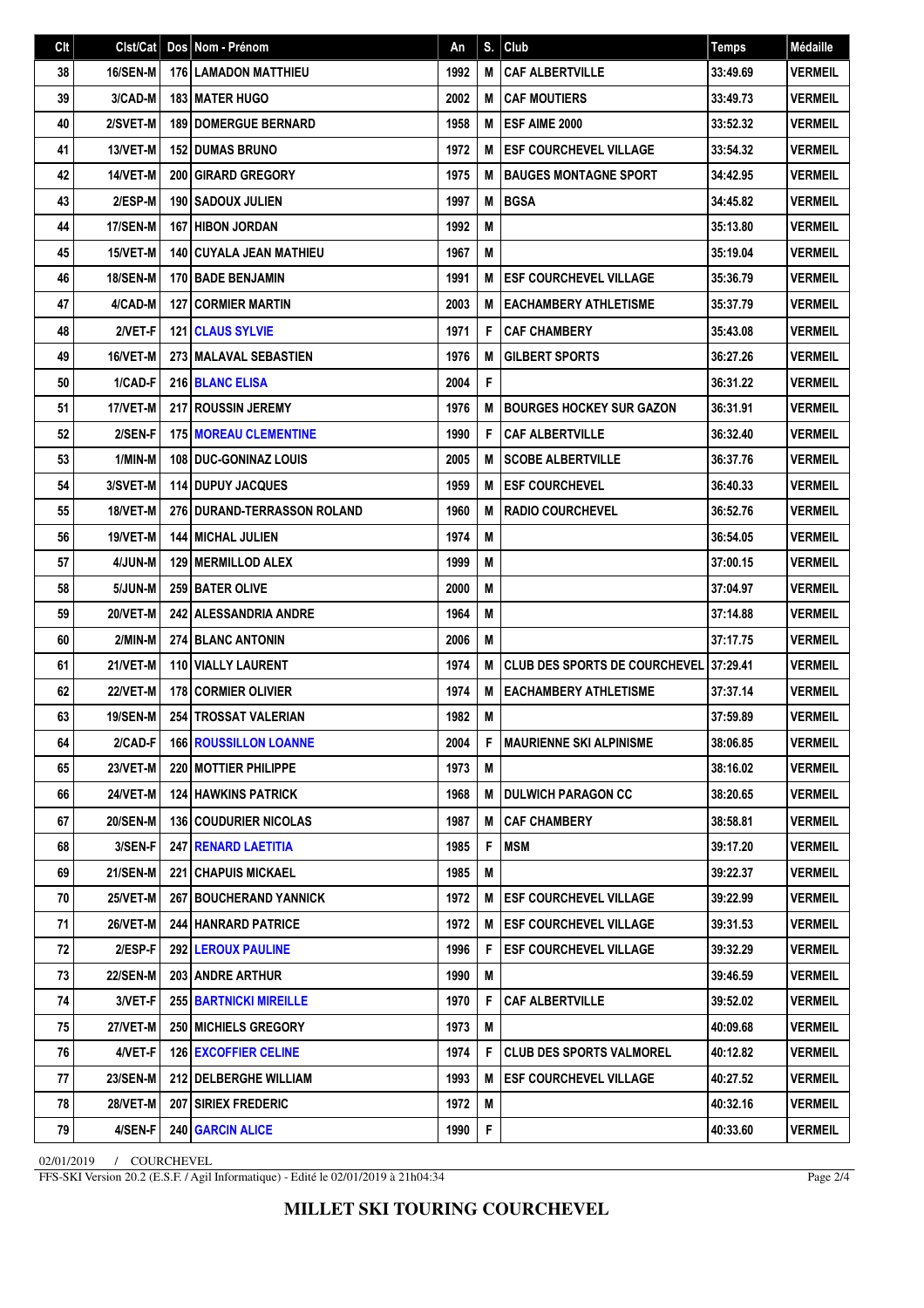| Clt | Clst/Cat        | $\sf{Dos}$ | Nom - Prénom                         | An   | S.          | Club                             | <b>Temps</b> | Médaille       |
|-----|-----------------|------------|--------------------------------------|------|-------------|----------------------------------|--------------|----------------|
| 80  | 1/SVET-F        |            | 262 GACHET-MAUROZ PASCALE            | 1958 | F           | <b>ESF COURCHEVEL VILLAGE</b>    | 40:56.07     | <b>VERMEIL</b> |
| 81  | 5/SEN-F         |            | <b>113 COTTEROT LEA</b>              | 1994 | F           |                                  | 41:39.55     | <b>VERMEIL</b> |
| 82  | <b>29/VET-M</b> |            | 224 BRIERLEY BEN                     | 1979 | M           |                                  | 42:08.51     | <b>VERMEIL</b> |
| 83  | 30/VET-M        |            | 271 ROBINSON ANDREW                  | 1966 | M           | <b>COURCHEVEL SPORTS OUTDOOR</b> | 42:13.66     | <b>VERMEIL</b> |
| 84  | 1/JUN-F         |            | <b>209 BUESSLER DORINE</b>           | 1999 | F           | <b>CAF ANNECY</b>                | 42:36.52     | <b>VERMEIL</b> |
| 85  | 4/SVET-M        |            | <b>294 FORNAY GEORGES</b>            | 1956 | M           |                                  | 42:36.92     | <b>VERMEIL</b> |
| 86  | <b>24/SEN-M</b> |            | <b>133 WAINWRIGHT BENJAMIN</b>       | 1987 | M           |                                  | 42:40.84     | <b>VERMEIL</b> |
| 87  | 31/VET-M        |            | 293 DUCHEMIN OLIVIER                 | 1969 | M           |                                  | 42:54.82     | <b>ARGENT</b>  |
| 88  | 32/VET-M        |            | <b>239 HOMINAL VINCENT</b>           | 1974 | M           |                                  | 43:29.61     | <b>ARGENT</b>  |
| 89  | 5/VET-F         |            | <b>213 DOIX SEVERINE</b>             | 1976 | F           | <b>ESF COURCHEVEL</b>            | 43:44.43     | <b>ARGENT</b>  |
| 90  | 6/VET-F         |            | <b>268   BOER-DUCHEMIN ELIZABETH</b> | 1971 | F           |                                  | 44:05.33     | <b>ARGENT</b>  |
| 91  | 33/VET-M        |            | 238 CABARRY CHRISTOPHE               | 1969 | M           |                                  | 44:54.16     | <b>ARGENT</b>  |
| 92  | 6/SEN-F         |            | 218 GRILLET SOPHIE                   | 1980 | F           |                                  | 45:35.72     | <b>ARGENT</b>  |
| 93  | 7/VET-F         |            | <b>300 HABERSTICH LISE</b>           | 1976 | F           |                                  | 45:40.71     | <b>ARGENT</b>  |
| 94  | 34/VET-M        |            | 205 GEERNAERT JOHN                   | 1969 | M           |                                  | 45:46.79     | <b>ARGENT</b>  |
| 95  | <b>25/SEN-M</b> |            | 260 MAY BERTRAND                     | 1981 | M           | <b>MAURIENNE SKI ALPINISME</b>   | 46:03.38     | <b>ARGENT</b>  |
| 96  | 8/VET-F         |            | <b>231 CHEVALLIER LAURENCE</b>       | 1970 | F           | <b>ESF COURCHEVEL</b>            | 46:47.06     | <b>ARGENT</b>  |
| 97  | 5/SVET-M        |            | 226 LAFFARRE CLAUDE                  | 1959 | M           | <b>SKI CLUB DE NIMES</b>         | 47:51.09     | <b>ARGENT</b>  |
| 98  | 6/SVET-M        |            | <b>285 MUGNIER PHILIPPE</b>          | 1959 | M           | <b>ESF COURCHEVEL</b>            | 48:04.89     | <b>ARGENT</b>  |
| 99  | 9/VET-F         |            | <b>241 ROBINSON LOUISE</b>           | 1966 | F           | <b>COURCHEVEL SPORTS OUTDOOR</b> | 48:05.46     | <b>ARGENT</b>  |
| 100 | 7/SEN-F         |            | <b>219 MORIN MANON</b>               | 1993 | F           |                                  | 48:41.85     | <b>ARGENT</b>  |
| 101 | 8/SEN-F         |            | <b>252 EVEN LOLA</b>                 | 1989 | F           |                                  | 49:00.76     | <b>ARGENT</b>  |
| 102 | 35/VET-M        |            | 237   DELLAERT GILLES                | 1978 | M           |                                  | 49:25.85     | <b>ARGENT</b>  |
| 103 | 36/VET-M        |            | 210 HATOT JULIEN                     | 1975 | M           |                                  | 49:27.65     | <b>ARGENT</b>  |
| 104 | 10/VET-F        |            | <b>245 RUFFIER MIREILLE</b>          | 1963 | F           | <b>ESF COURCHEVEL VILLAGE</b>    | 49:29.84     | <b>ARGENT</b>  |
| 105 | 37/VET-M        |            | 227 GAVIGLIO VINCENT                 | 1976 | M           |                                  | 50:20.30     | <b>ARGENT</b>  |
| 106 | 9/SEN-F         |            | <b>256 MAGNIN ELSA</b>               | 1982 | $\mathsf F$ |                                  | 50:31.47     | <b>ARGENT</b>  |
| 107 | 7/SVET-M        |            | <b>225 CHRISTODOULOU PHILIPPE</b>    | 1957 | M           |                                  | 50:39.77     | ARGENT         |
| 108 | 11/VET-F        |            | <b>279 HOMINAL ELODIE</b>            | 1977 | F           |                                  | 50:53.41     | ARGENT         |
| 109 | 38/VET-M        |            | <b>202 BUSTAMANTE MANUEL</b>         | 1964 | M           | <b>ESF COURCHEVEL VILLAGE</b>    | 51:10.41     | <b>ARGENT</b>  |
| 110 | 3/ESP-M         |            | 119 DUPLESSIS YANI                   | 1996 | M           |                                  | 52:38.40     | <b>BRONZE</b>  |
| 111 | 12/VET-F        |            | <b>236 BLUNT CHRISTABEL</b>          | 1979 | F           |                                  | 52:50.35     | <b>BRONZE</b>  |
| 112 | 2/SVET-F        |            | <b>208 FACHE MARTINE</b>             | 1953 | F           |                                  | 53:02.87     | <b>BRONZE</b>  |
| 113 | 39/VET-M        |            | 258 BAGLEY CHRISTOPHER               | 1978 | M           |                                  | 53:17.09     | <b>BRONZE</b>  |
| 114 | 13/VET-F        |            | 215   SCARPETTA SEVERINE             | 1970 | F           |                                  | 53:39.88     | <b>BRONZE</b>  |
| 115 | 2/JUN-F         |            | <b>281   CATELLA VICTORIA</b>        | 1999 | F           |                                  | 54:20.88     | <b>BRONZE</b>  |
| 116 | 14/VET-F        |            | <b>228 TETU VALERIE</b>              | 1975 | F           |                                  | 54:59.60     | <b>BRONZE</b>  |
| 117 | 15/VET-F        |            | <b>275 PAIN CHRISTELLE</b>           | 1974 | F           |                                  | 55:04.04     | <b>BRONZE</b>  |
| 118 | 40/VET-M        |            | 277   CATELLA NICOLAS                | 1974 | M           | <b>CLUB DES SPORTS VALMOREL</b>  | 55:58.69     | <b>BRONZE</b>  |
| 119 | 8/SVET-M        |            | <b>246 THURIER HENRI</b>             | 1958 | M           | <b>ESF COURCHEVEL VILLAGE</b>    | 56:24.34     | <b>BRONZE</b>  |
| 120 | 16/VET-F        |            | <b>287   ROUSSIN JOHANNA</b>         | 1973 | F           |                                  | 57:08.39     | <b>BRONZE</b>  |
| 121 | <b>10/SEN-F</b> |            | 197 CLAVET ANGELE                    | 1987 | F           | <b>ESF COURCHEVEL VILLAGE</b>    | 58:03.41     | <b>BRONZE</b>  |

02/01/2019 / COURCHEVEL

FFS-SKI Version 20.2 (E.S.F. / Agil Informatique) - Edité le 02/01/2019 à 21h04:34

Page 3/4

**MILLET SKI TOURING COURCHEVEL**